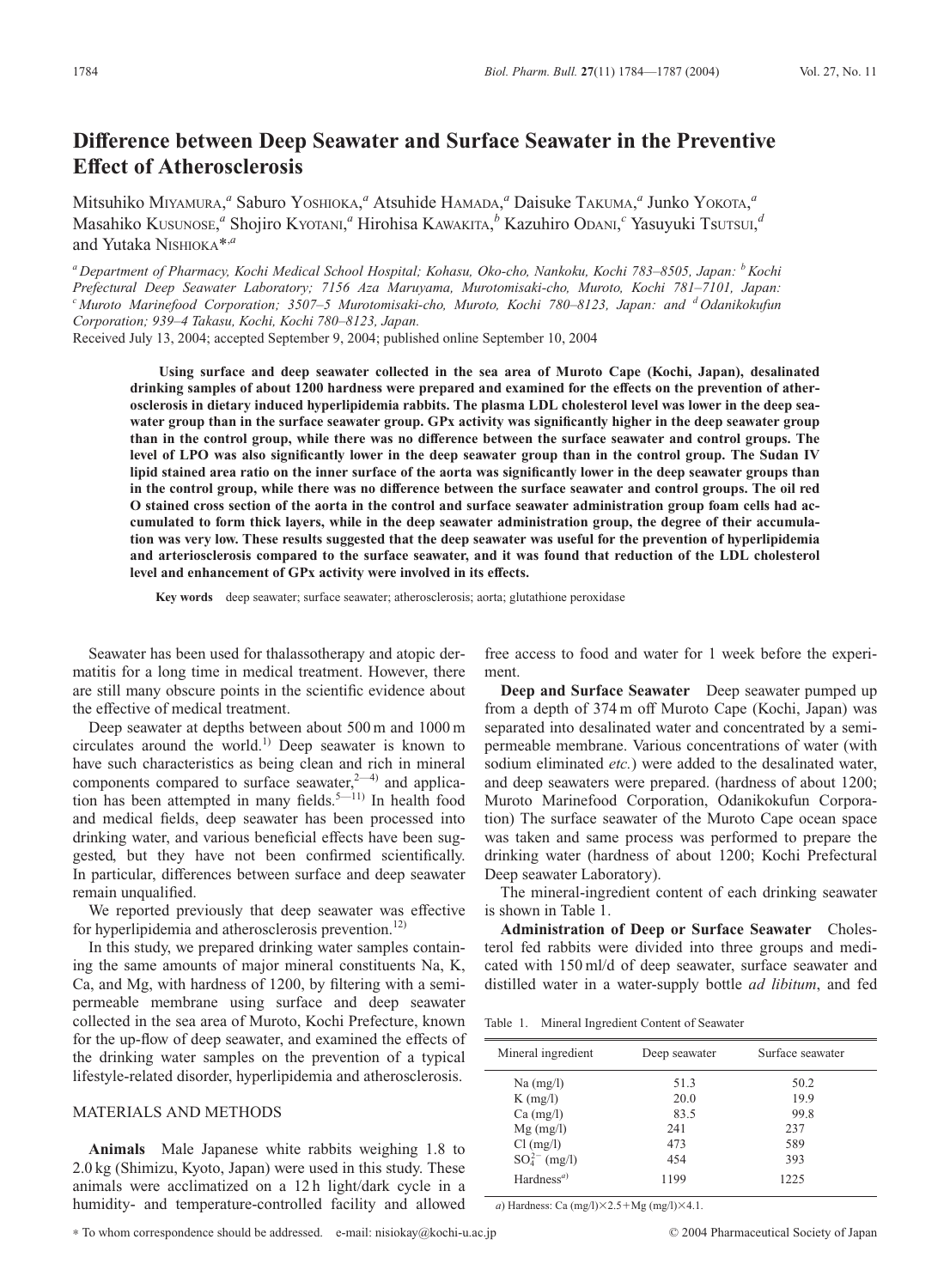0.25% cholesterol containing diet (CE-2, Clea, Osaka, Japan) for 12 weeks.<sup>12—14)</sup>

The distilled water administration group was used as the control. Body weight was measured weekly.

**Measurement of Biochemical Values** Blood samples were collected from the ear vein of each rabbit after 12 weeks and centrifuged to obtain sera. Plasma AST, ALT activities and levels of Total cholesterol and HDL cholesterol were measured using Fuji Drichem (Fujifilm Medical Co. Ltd., Japan).<sup>12)</sup> The LDL cholesterol value was measured using MIRACLE ACE 919 (Nipro Co. Ltd., Japan). $15-17$ )

**Measurement of Plasma Antioxidant Enzyme Activity** Measurement of plasma superoxide dismutase (SOD) and glutathione peroxidase (GPx) enzyme activities were carried out using the SOD Assay Kit-WST (Dojindo Molecular Technologies Co. Ltd., Japan)<sup>18,19)</sup> and glutathione peroxidase assay kit (Cayman Co. Ltd., U.S.A.), respectively.

**Measurement of Lipid Peroxide** Measurement of Plasma lipid peroxide was carried out using lipid peroxide test Wako (Wako Co. Ltd., Japan).<sup>20)</sup>

**Morphometric Analysis for Atherosclerotic Lesions** At the end of the study period, ascending thoracic aortas were removed after 10% formalin perfusion through the inferior vena cava under anesthesia (pentobarbital, 1 mg/kg) and opened longitudinally. Then they were fixed with 10% formalin for histopathological examination. The aortas were next stained with Sudan IV to detect lipid deposition on the intima. Surface involvement was measured according to the following formula.<sup>21)</sup> Surface involvement  $(\%)$ =Sudan IV positive lesions area/Aortas total surface area  $\times 100$ .

**Pathologic Histological Observation** Aortic samples for histology were obtained from 3 sites at the first bifurcation of the intercostals artery, just above the bifurcation of the celiac artery, and the mostly thickened lesions in the thoracic aorta. They were embedded in paraffin, and sectioned 5  $\mu$ m-thick. Atherosclerotic lesions were examined histologically after staining with oil red stain.<sup>21)</sup>

**Statistical Analysis** Significant differences between groups and within groups were compared with a one-way ANOVA. When a significant difference was accepted between groups, it was authorized using an unpaired *t*-test (two tail).

## RESULT

**Effect of Seawater Administration on Body Weights in the Cholesterol Fed Rabbits** All the rabbits survived the experimental period. There were no remarkable differences in the body weights at the control, deep seawater and surface seawater administration groups (data not shown).

**Effect of Seawater Administration: Biochemical Values in the Cholesterol Fed Rabbits** Differences were not observed between the administration groups for biochemical examination values of liver function such as AST and ALT (data not shown).

Biochemical examination values of plasma lipid after administration of seawater for 12 weeks are shown in Fig. 1.

Differences were observed between the administration groups in the total and LDL cholesterol levels. Total and LDL cholesterol levels of cholesterol fed rabbits in all administration groups increased.



Fig. 1. Effect of Seawater on Plasma Cholesterol Concentration in the Rabbits Fed Cholesterol for 12 Weeks

Each column represents the mean $\pm$ S.E. of six—seven rabbits. \* $p$ <0.05, significantly different from the results of control (distilled water).



Fig. 2. Effect of Seawater on Plasma Antioxidant Activity in the Rabbits Fed Cholesterol for 12 Weeks

Each column represents the mean $\pm$ S.E. of seven rabbits. \* *p*<0.01, significantly different from the results of control (distilled water).

The plasma total cholesterol level in the cholesterol fed rabbits was significantly lower in the deep seawater administration group  $(893.0 \pm 95.0 \text{ mg/dl})$  than in the control group  $(1084.0 \pm 107.0 \,\text{mg/dl})$  and the level was lower in the deep seawater administration group than in the surface seawater administration group  $(1027.6 \pm 93.3 \text{ mg/dl}).$ 

The plasma LDL cholesterol level in the cholesterol-fed rabbits was significantly lower in the deep  $(433.0 \pm$ 40.3 mg/dl) and surface seawater administration groups  $(477.2 \pm 25.4 \text{ mg/dl})$  than in the control group  $(586.6 \pm 1.62 \text{ g})$ 36.2 mg/dl), and the level was lower in the deep seawater administration group than in the surface seawater administration group.

On the other hand, the plasma HDL cholesterol level in the cholesterol fed rabbits was significantly higher in the deep  $(35.3 \pm 5.1 \text{ mg/dl})$  and surface seawater administration groups  $(45.9 \pm 13.0 \,\text{mg/dl})$  than in the control group  $(22.7 \pm 13.0 \,\text{mg/dl})$ 3.5 mg/dl).

**Effect of Seawater Administration on Plasma Antioxidant Enzyme Activity in the Cholesterol Fed Rabbits** Plasma antioxidant activity values in the cholesterol fed rabbit after administration of sea water for 12 weeks are shown in Fig. 2.

In the plasma SOD activity, differences were not observed between the administration groups (deep seawater group:  $300.0\pm31.5$  nmol/mg protein, surface seawater group: 289.7 $\pm$ 17.6 nmol/mg protein, control group:  $235.3 \pm 18.7$  nmol/mg protein).

The plasma GPx activity value in the cholesterol-fed rabbits was significantly higher in the deep seawater administration group  $(51.1 \pm 1.9 \text{ nmol/min/mg}$  protein) than in the control group  $(33.8 \pm 1.5 \text{ nmol/min/mg protein})$ . Otherwise,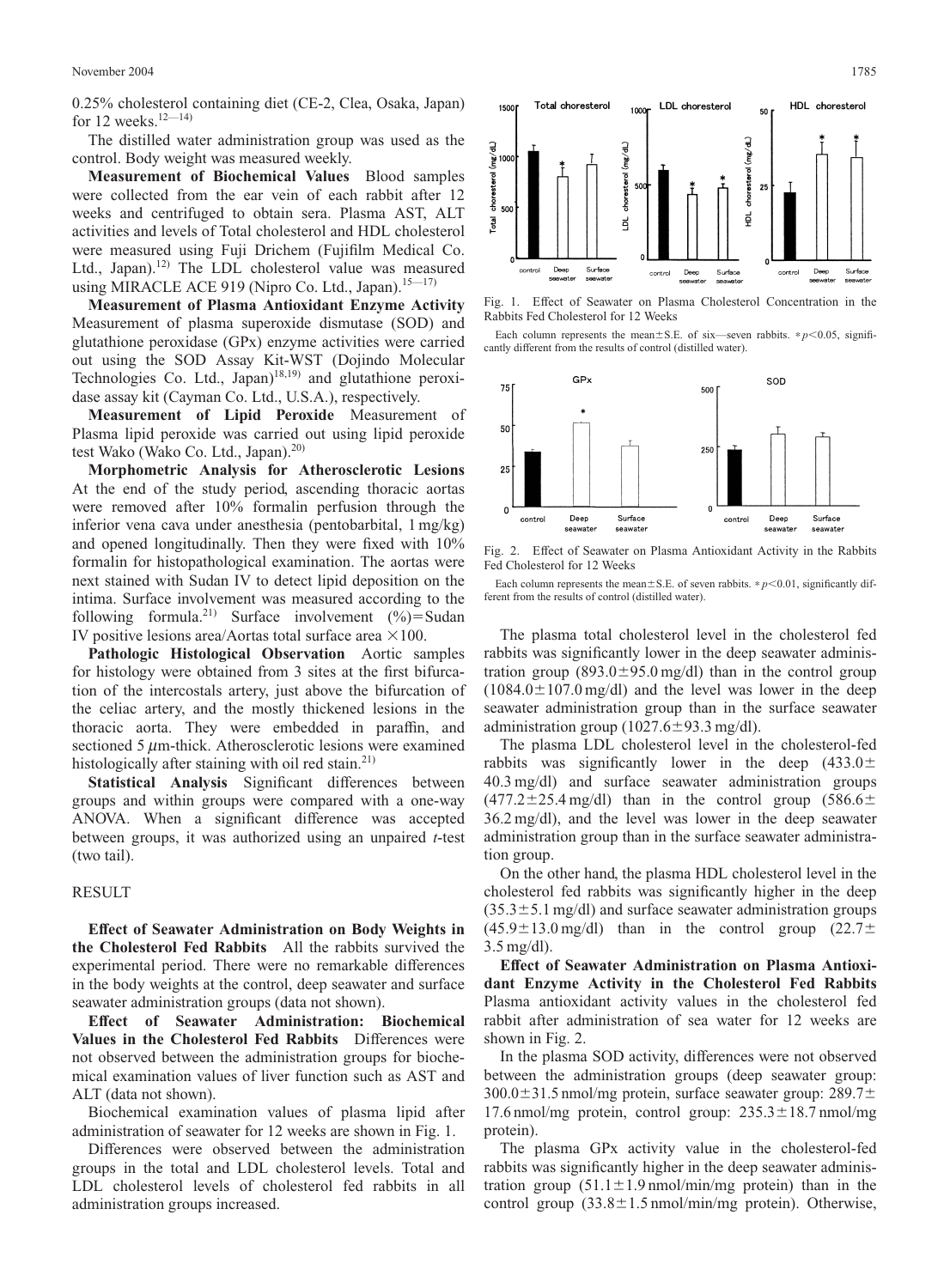

Fig. 3. Effect of Seawater on Plasma Concentration of Lipid Peroxide in the Rabbits Fed Cholesterol for 12 Weeks

Each column represents the mean $\pm$ S.E. of seven rabbits.  $* p \le 0.01$ , significantly different from the results of control (distilled water).



Fig. 4. Effect of Seawater on the Sudan IV Lipid Stained Area Ratio on the Inner Surface of the Aorta in the Rabbits fed Cholesterol for 12 Weeks

Each column represents the mean $\pm$  S.E. of seven rabbits. \*\* *p*<0.01, \* *p*<0.05, significantly different from the results of control (distilled water).



Fig. 5. Oil Red O-Stained Cross-Section of the Aorta a, control; b, deep seawater; c, surface seawater.

differences were not observed between the control group and the surface seawater group  $(37.2 \pm 3.2 \text{ nmol/min/mg protein})$ .

**Effect of Seawater Administration on Plasma Lipid Peroxide in the Cholesterol Fed Rabbits** Plasma lipid peroxide values in the cholesterol fed rabbits after administration of sea water for 12 weeks are shown in Fig. 3.

The plasma lipid peroxide value in the cholesterol fed rabbits was significantly lower in the deep seawater administration group  $(4.7\pm0.3 \text{ nmol}$  TBARS/ml) than in the control group  $(9.9\pm1.0 \text{ nmol}$  TBARS/ml) and the level was lower in the deep seawater administration group than in the surface seawater administration group  $(9.1 \pm 0.5 \text{ nmol} \text{ TBARS/ml}).$ 

**Pathologic Histological Observations in the Aortas** The Sudan IV lipid stained area ratios on the inner surface of the aorta are shown in Fig. 4.

The Sudan IV lipid stained area ratio was significantly lower in the deep seawater administration group  $(1.8\pm0.9\%)$ and surface seawater administration groups  $(10.1 \pm 3.1\%)$ than in the control group  $(18.0 \pm 2.0\%)$  and the level was lower in the deep seawater administration group than in the surface seawater administration group.

The oil red O stained cross sections of the aorta are shown in Fig. 5.

In the oil red O stained cross section of the aorta, the control and surface seawater administration groups, macrophages that had phagocytosed Oxidized LDL and became foam cells had accumulated to form thick layers, while in the deep seawater administration group, the degree of their accumulation was very low.

#### **DISCUSSION**

The experimental animals were rabbits which had been fed

cholesterol for 12 weeks, and the drinking water samples prepared from deep and surface seawater and cholesterol were simultaneously fed. It was found that the deep seawater was effective in suppressing increases in LDL cholesterol, increasing antioxidases in the plasma, suppressing lipid deposition on the inner wall of the aorta, and suppressing foam cell formation compared to the surface seawater.

The deep seawater had effects on several factors involved in the occurrence of hyperlipidemia and arteriosclerosis. The blood LDL cholesterol level in the cholesterol fed rabbits was significantly lower in the deep and surface seawater administration groups than in the control group to which distilled water was fed, and the level was lower in the deep seawater administration group than in the surface seawater administration group. GPx activity which reflects antioxidant activity was significantly higher in the deep seawater administration group than in the control group, while there was no difference between the surface seawater administration and control groups. These results suggested that the deep seawater suppressed increases in blood LDL cholesterol, enhanced GPx activity, and suppressed the generation of oxidized  $LDL<sub>1</sub><sup>22–30)</sup>$  which markedly influences the occurrence of arteriosclerosis. The level of lipid peroxide, most of which are considered to be oxidized LDL, was also significantly lower in the deep seawater administration group than in the control group The Sudan IV lipid stained area ratio on the inner surface of the aorta was significantly lower in the deep and surface seawater administration groups than in the control group, and it was lower in the deep seawater administration group than in the surface seawater administration group. In the oil red O stained cross section of the aorta in the control and surface seawater administration groups, macrophages that had phagocytosed Oxidized LDL and